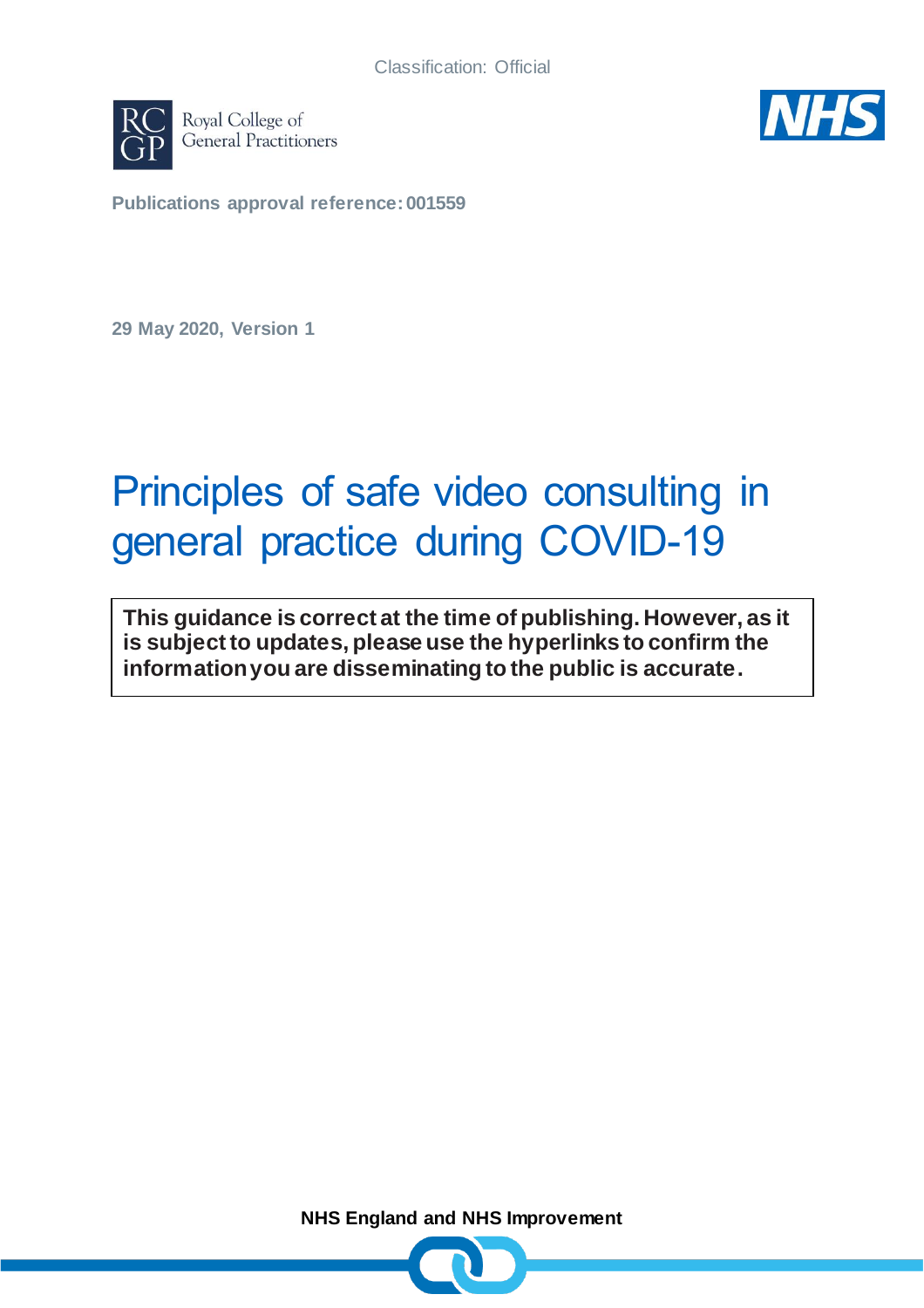## **Contents**

| Key principles for safely assessing patients using a video consultation  2 |
|----------------------------------------------------------------------------|
|                                                                            |
|                                                                            |
|                                                                            |
|                                                                            |
|                                                                            |
|                                                                            |
|                                                                            |
|                                                                            |
|                                                                            |
|                                                                            |
|                                                                            |
|                                                                            |
| The guidance has been developed by the Guideline Development Group 20      |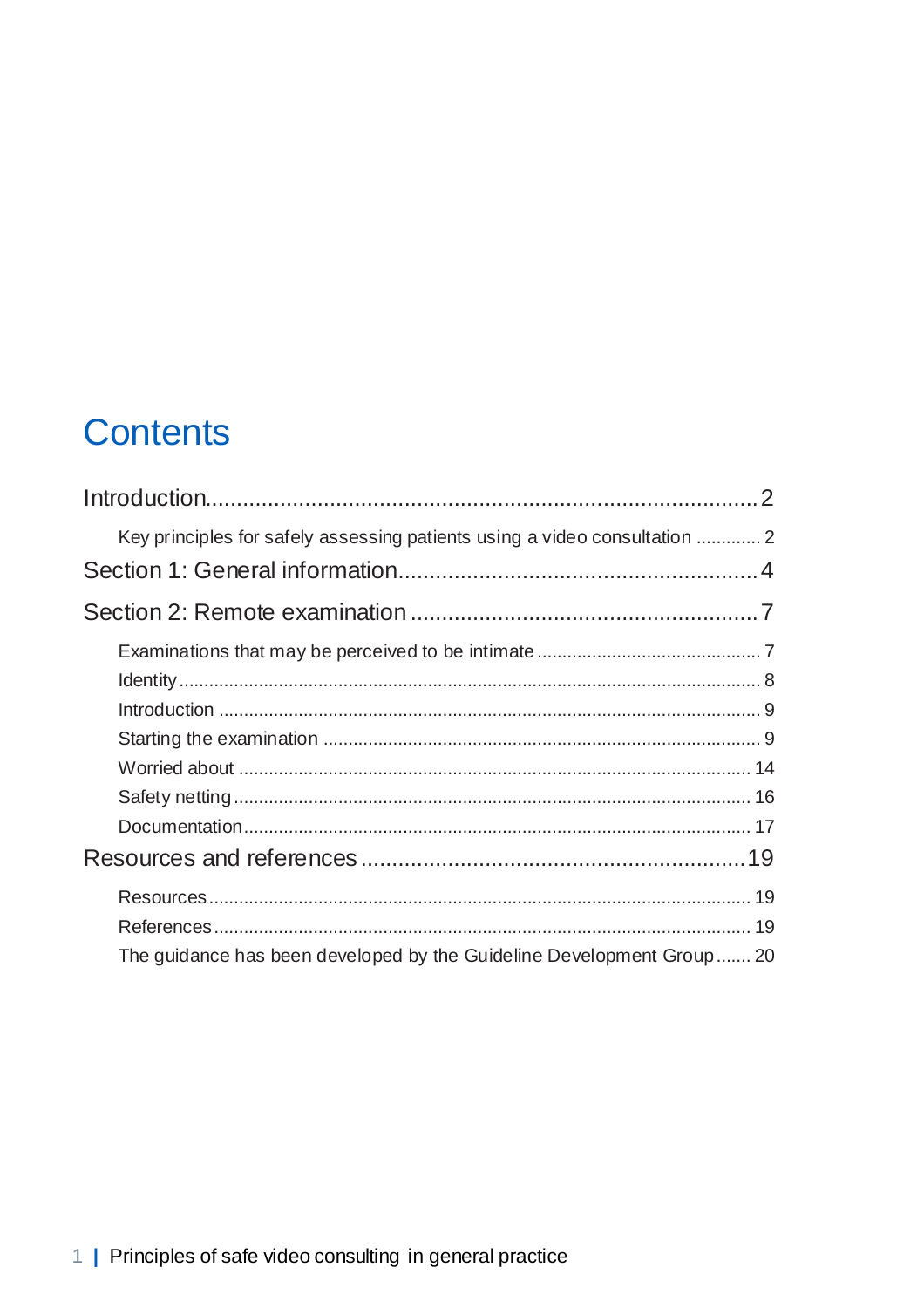## <span id="page-2-0"></span>**Introduction**

This guidance is aimed at NHS general practice staff who are consulting via video with patients at home (although we expect the key principles to apply to practitioners across wider primary care). Practitioners are expected to have full access to the patient's primary care medical record and to be consulting with patients in England.

We will update this guide but are also keen to hear your feedback via [england.digitalfirstprimarycare@nhs.net.](mailto:england.digitalfirstprimarycare@nhs.net)

### <span id="page-2-1"></span>**Key principles for safely assessing patients using a video consultation**

- Apply your current skills and clinical acumen when consulting remotely. Use the [boundaries](https://www.gmc-uk.org/ethical-guidance/ethical-guidance-for-doctors/maintaining-a-professional-boundary-between-you-and-your-patient) and thresholds you already use and apply these.
- A good history and functional assessment are vital. Consider non-COVID-19 differentials, and the context. Are these new symptoms and signs, or a follow on relating to an established long-term health condition, or wellbeing problem?
- Tools can assist in decision-making but must not overshadow a holistic assessment of the patient.
- Look at trends and for signs of deterioration.
- Remain [professionally curious](https://irisi.org/wp-content/uploads/2020/04/Guidance-for-General-Practice-Covid-19-FINAL.pdf) and vigilant. Consider [safeguarding issues](https://elearning.rcgp.org.uk/pluginfile.php/149508/mod_page/content/38/COVID-19%20and%20Safeguarding%20%286%29.pdf) and whether you can explore these fully via a remote consultation. Have a very low threshold for converting a remote consultation to a face-to-face assessment if you have concerns. Update your safeguarding policy to cover remote consultations.
- Consider how your actions will change your clinical management, eg will the patient need escalation regardless of whether they have a face-to-face examination?
- Explicit safety-netting is essential. Consider if the patient requires remote monitoring.
- Use colleagues for support, for example, to discuss clinical issues and peer-review decision making
- Signpost patients to patient information to support self-management and safety netting on [the](https://www.nhs.uk/) NHS website (including access using a virtual assistant or similar devices).
- Non-digital users can be supported to use video technology by a carer, where available, with implied patient consent.
- If a patient requires a face-to-face review, eg they need a physical examination or are
- 2 **|** Principles of safe video consulting in general practice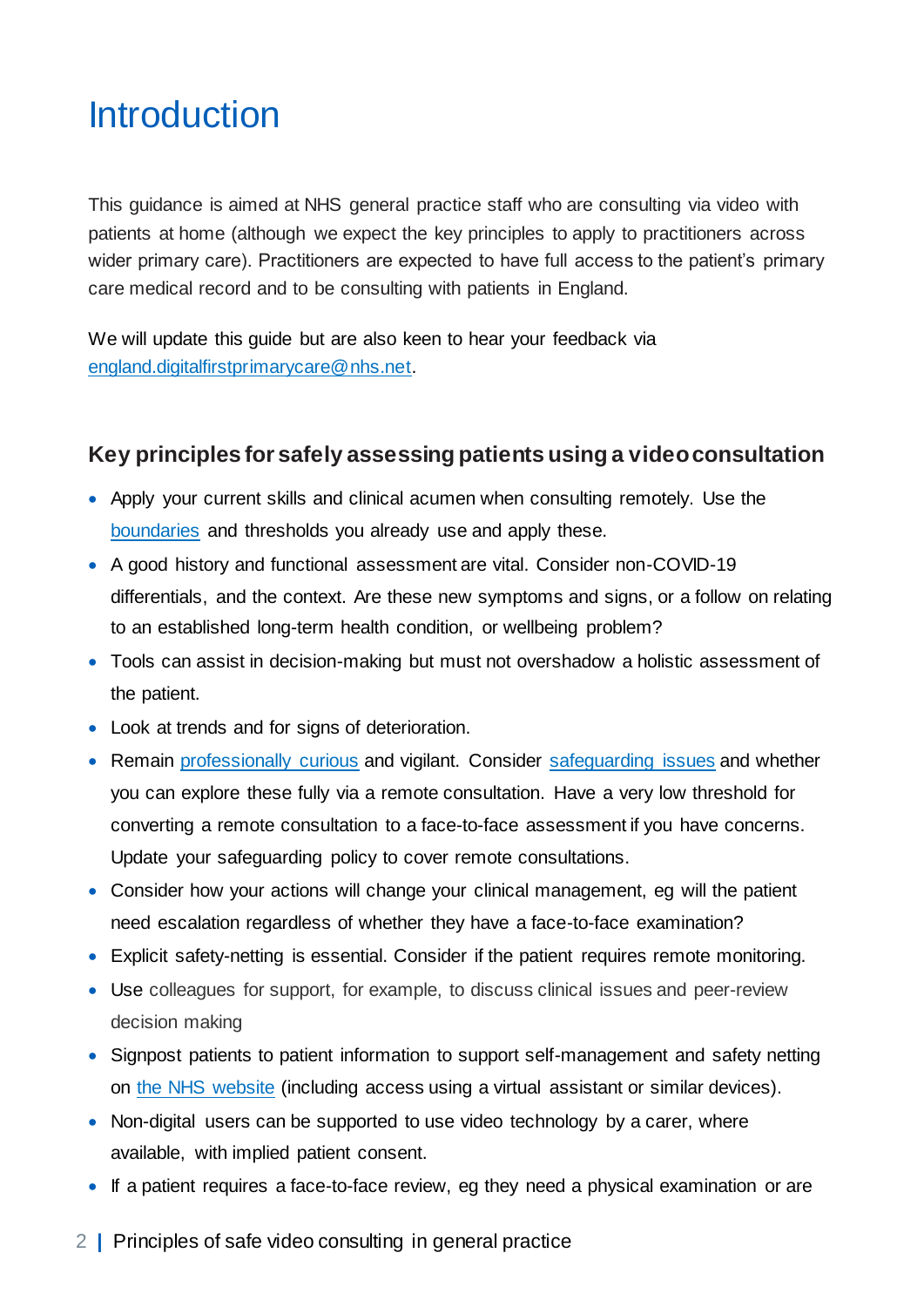unable to use the technology, this should be arranged at an appropriate healthcare setting and time.

- Facilitate effective communication using translation services, where possible, but their availability should not preclude a video consultation if deemed appropriate based on clinical judgement.
- Complete a [clinical safety risk assessment.](https://digital.nhs.uk/data-and-information/information-standards/information-standards-and-data-collections-including-extractions/publications-and-notifications/standards-and-collections/dcb0160-clinical-risk-management-its-application-in-the-deployment-and-use-of-health-it-systems) Where a video consultation solution has been procured by the CCG this should be carried out by the CCG on behalf of their practices, with individual practices working collaboratively with the local clinical safety officer.
- As a consequence of the response to COVID-19, patients may not be accessing health services when they need to, so presentations may be more serious at first contact. Be aware of more vulnerable characteristics where engagement may be delayed.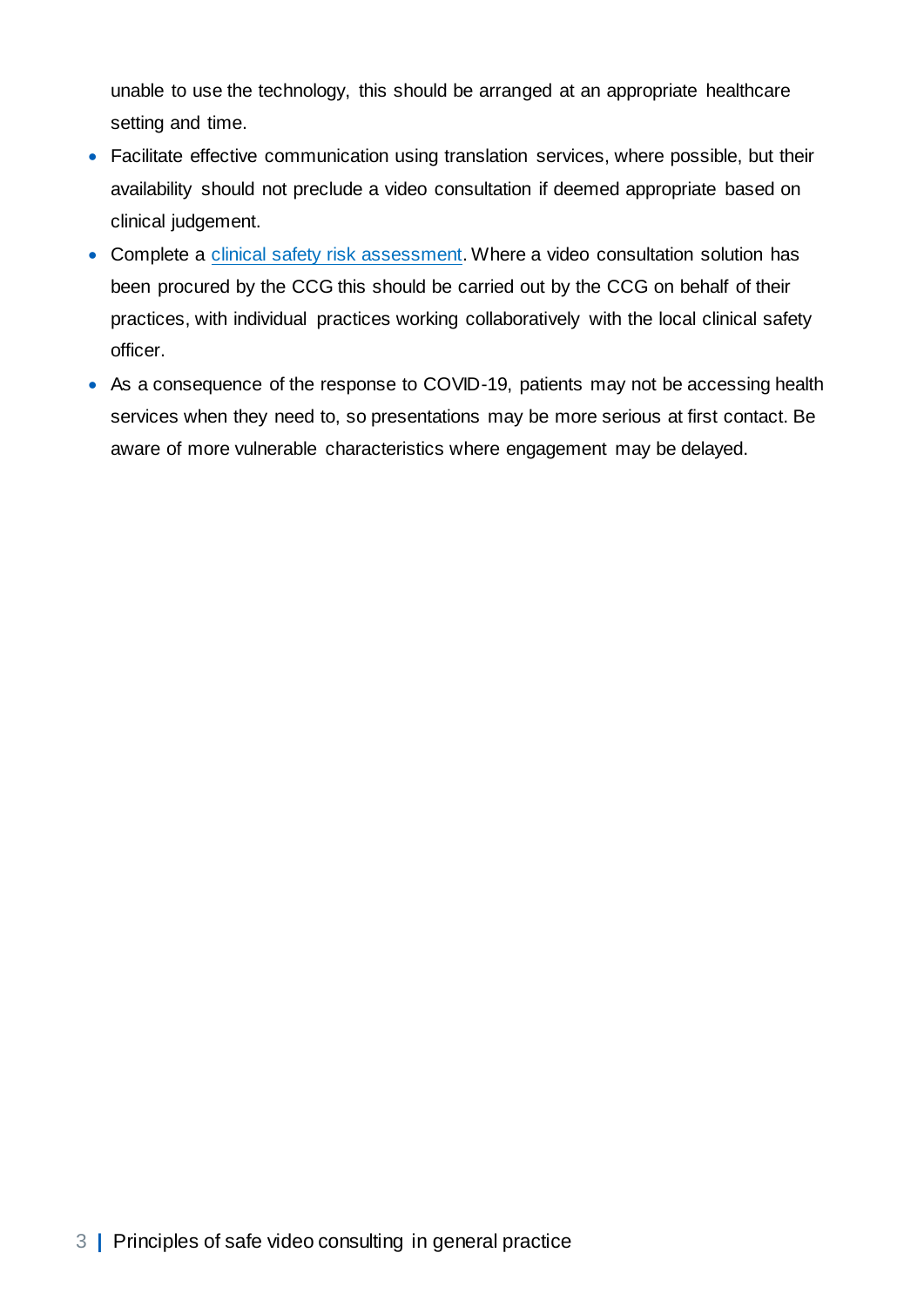## <span id="page-4-0"></span>Section 1: General information

The decision to offer a video consultation should be part of the [wider system of triage](https://www.england.nhs.uk/coronavirus/wp-content/uploads/sites/52/2020/03/C0098-Total-triage-blueprint-April-2020-v2.pdf) and management offered in your practice and should be based on clinical judgement. **There is no need to use video when an online consultation or telephone call is sufficient.**  Be aware that patients or their relatives may record the video consultation.

#### **Information governance**

Commissioners and practices should procure a video and online consultation solution through the Digital Care Services Framework (GP IT Futures) or the Dynamic Purchasing System via the [national Commercial and Procurement hub.](mailto:commercial.procurementhub@nhs.net.) These products are appropriate for use in general practice and are centrally funded, so wherever possible, we recommend you use one of these assured products. A [rapid procurement process](https://www.england.nhs.uk/coronavirus/wp-content/uploads/sites/52/2020/03/C0079-Suppliers-of-online-and-video-consultations.pdf) has been set up during COVID-19 to support commissioners to procure a solution quickly.

Where these are not available, during COVID-19 the NHSX Information [Governance](https://www.nhsx.nhs.uk/covid-19-response/data-and-information-governance/information-governance/covid-19-information-governance-advice-health-and-care-professionals/) team advises it is acceptable to use free video conferencing tools such as Skype, WhatsApp and/or Facetime, if there is no practical alternative, but this should be a temporary measure until a nationally assured product can be procured. Explicitly check with the supplier if the product audio and/or video records and stores the consultation as a default and turn this setting off.

If you are [working from home](https://www.england.nhs.uk/coronavirus/wp-content/uploads/sites/52/2020/03/C0165-remote-working-in-primary-care-gp-practices-during-covid-19-v1.2.pdf) and using your own equipment, check your internet access is secure (eg use a virtual private network (VPN) and/or if possible avoid public Wi-Fi), and make sure any security features are in use.

During COVID-19, you can use your own devices to support video conferencing for consultations, mobile messaging and home working where there is no practical alternative. Reasonable steps to ensure using your own devices is safe include setting a strong password, using secure channels to communicate, eg tools/apps that use encryption, and not storing personal/confidential patient information on the device, unless absolutely necessary, and that the appropriate security is in place. Information should be safely transferred to the appropriate health and care record as soon as practical and the original deleted.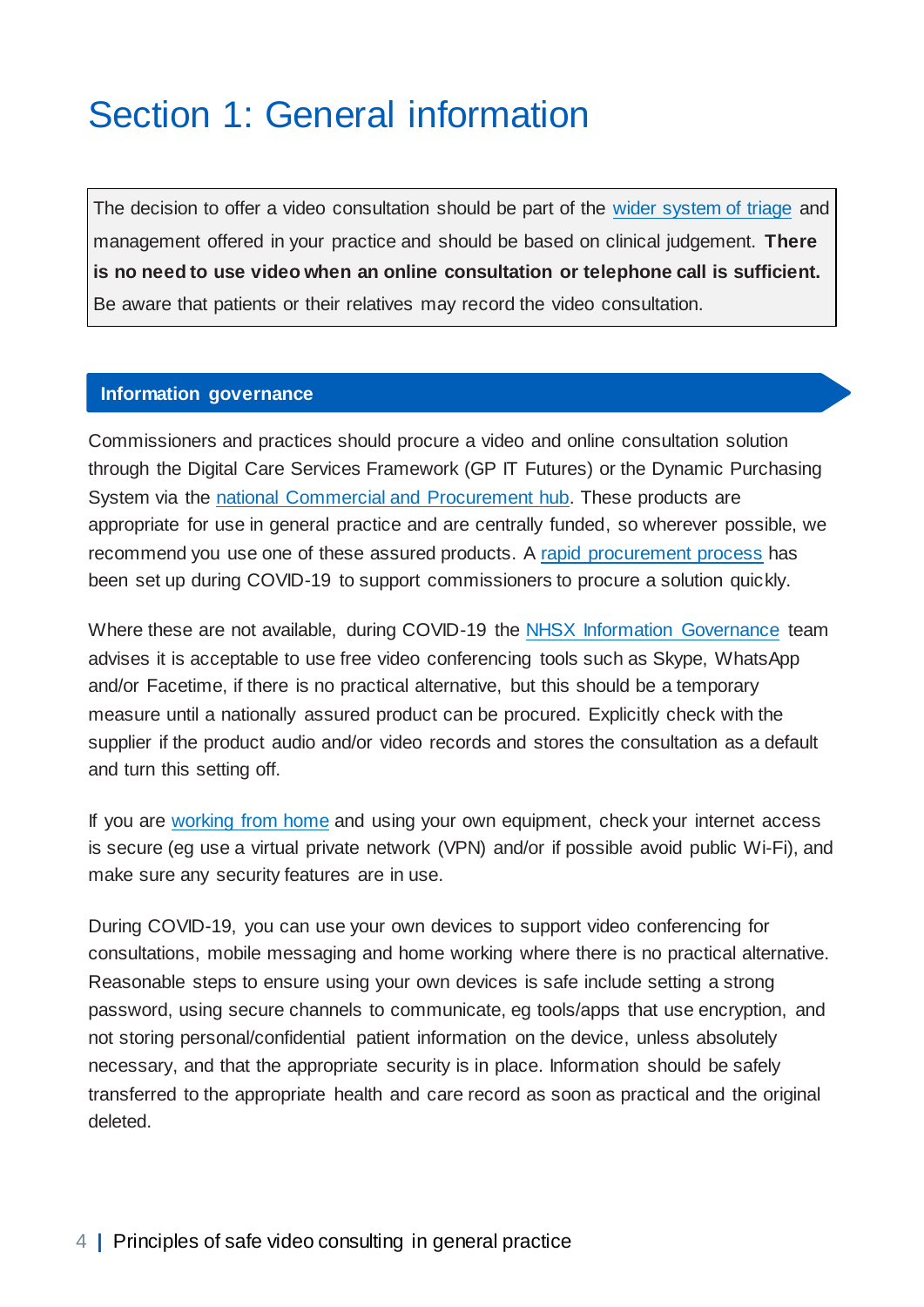Review and update your data protection impact assessment (DPIA). Ensure that your privacy notice reflects the use of video consultations. During the pandemic, practices can use the supplementary [privacy notice template developed by NHSX.](https://www.nhsx.nhs.uk/media/documents/Covid19_Example_Privacy_Notice.pdf)

Safeguard patients' personal/confidential information in the same way you would with any other consultation.

#### **Communication**

It is essential that colleagues are still able to talk to each other and share appropriate information about the people in your care, including with social care. Where possible use secure NHSmail or MS Teams.

#### **Medico-legal**

The Clinical Negligence Scheme for General Practice (CNSGP) covers all primary care services commissioned under a General Medical Services (GMS), Personal Medical Services (PMS) or Alternative Provider Medical Services (APMS) contract, where these services are provided directly or under a direct sub-contract.

- The location of the services and whether they are digital or face-to-face will not affect the cover.
- The particular solution used to provide the online or video consultation is not relevant to the scope of the scheme.
- All providers of NHS primary medical services will be eligible for cover under the CNSGP, including out-of-hours providers.
- The scheme will extend to all GPs and others working for general practice who are carrying out activities in connection with the delivery of primary medical services.

You will need to maintain membership with your medical defence organisation (MDO) in respect of activities and services not covered by CNSGP, eg medico-legal matters outside [claims.](https://resolution.nhs.uk/faq-section/clinical-negligence-scheme-for-general-practice/)

#### **Consent**

The consent of the patient is implied by them accepting the invitation and entering the video consultation. It is good practice to confirm and record their consent for a video consultation and confirm whether the consultation is being audio or video recorded. If an

5 **|** Principles of safe video consulting in general practice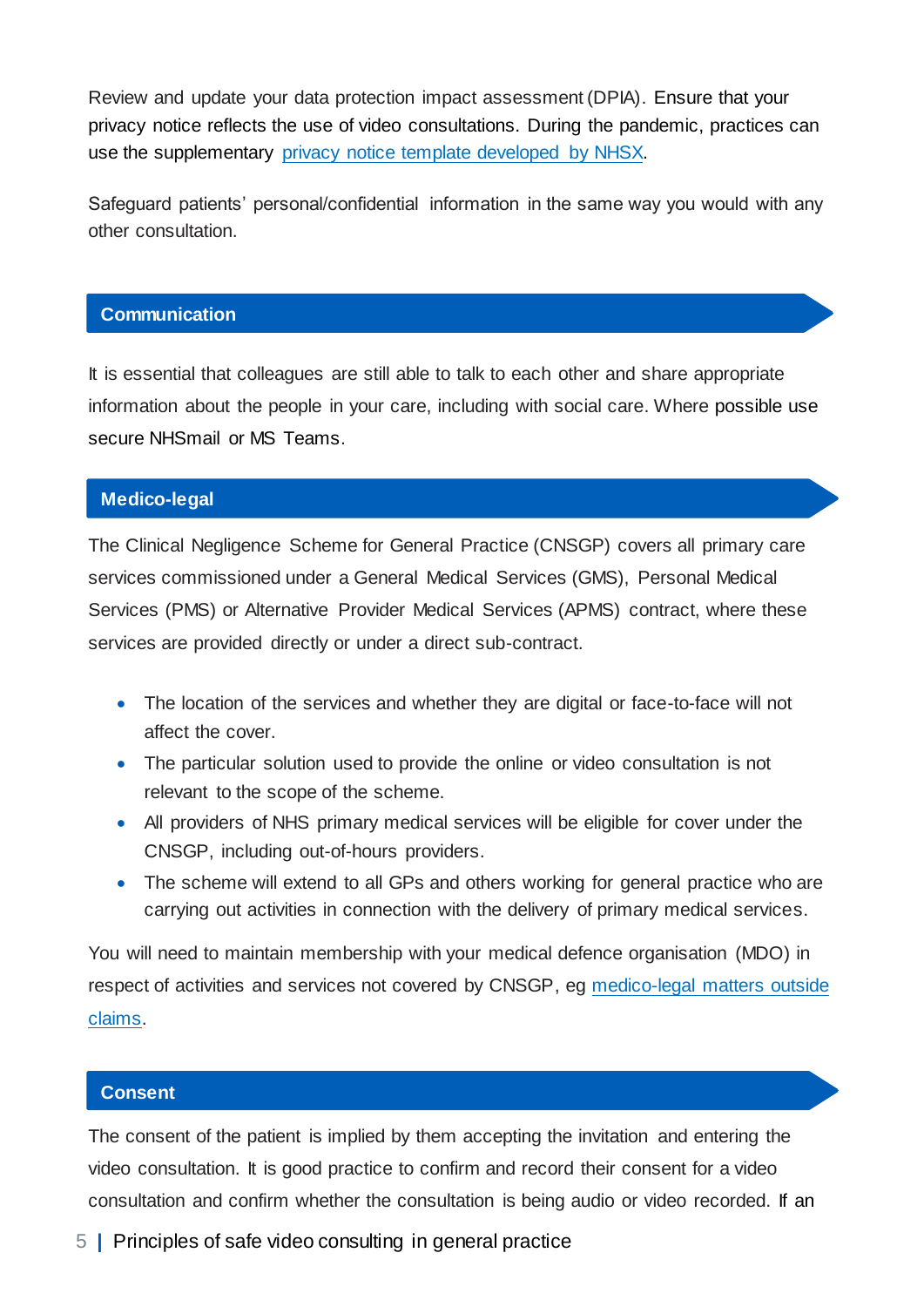adult [lacks capacity,](https://www.legislation.gov.uk/ukpga/2005/9/section/2) you must obtain consent from someone with [authority to act on their](https://www.legislation.gov.uk/ukpga/2005/9/part/1/crossheading/lasting-powers-of-attorney)  [behalf](https://www.legislation.gov.uk/ukpga/2005/9/part/1/crossheading/lasting-powers-of-attorney) for healthcare decisions and/or proceed with the consultation on the basis that it is the patient's [best interests](https://www.legislation.gov.uk/ukpga/2005/9/section/4) to do so.

Young people under 16 should be assessed by phone or video if consulting remotely to assess [capacity](https://www.gmc-uk.org/ethical-guidance/ethical-guidance-for-doctors/0-18-years/making-decisions#paragraph-24) and safety.

- If the child does have the capacity to consent to a phone or video consultation, then confirm whether they would they like another person (for example, parent or family member) present on the call or not.
- If a competent child wishes to discuss a matter in the absence of a parent, all the usual principles apply in relation to confidentiality (the GMC guidance is [here\)](https://www.gmc-uk.org/ethical-guidance/ethical-guidance-for-doctors/0-18-years/principles-of-confidentiality).
- Consider the voice of the child, even if children are unable to legally consent to an examination, ask the child if it is acceptable first, they should have as much involvement and say in their care as possible.
- An opportunity to speak to adolescents alone may be more difficult if they are at home. Consider how you will still have these vital conversations.

For children who do not have capacity to consent, then consent would need to be sought from someone who has parental responsibility (or delegated parental responsibility), unless it is not in the child's best interest. Apply the same principles used in face-to-face practice.

Document the name and relationship with the adult and/or person(s) present. If a child is the subject of the consultation make sure you see them and that you don't just talk to the adult(s).

Ask for consent if a trainee, interpreter, chaperone or a multidisciplinary team (MDT) member wants to join the consultation. During an examination, ask others to switch off their camera or leave the room if their presence is not appropriate or the patient does not consent.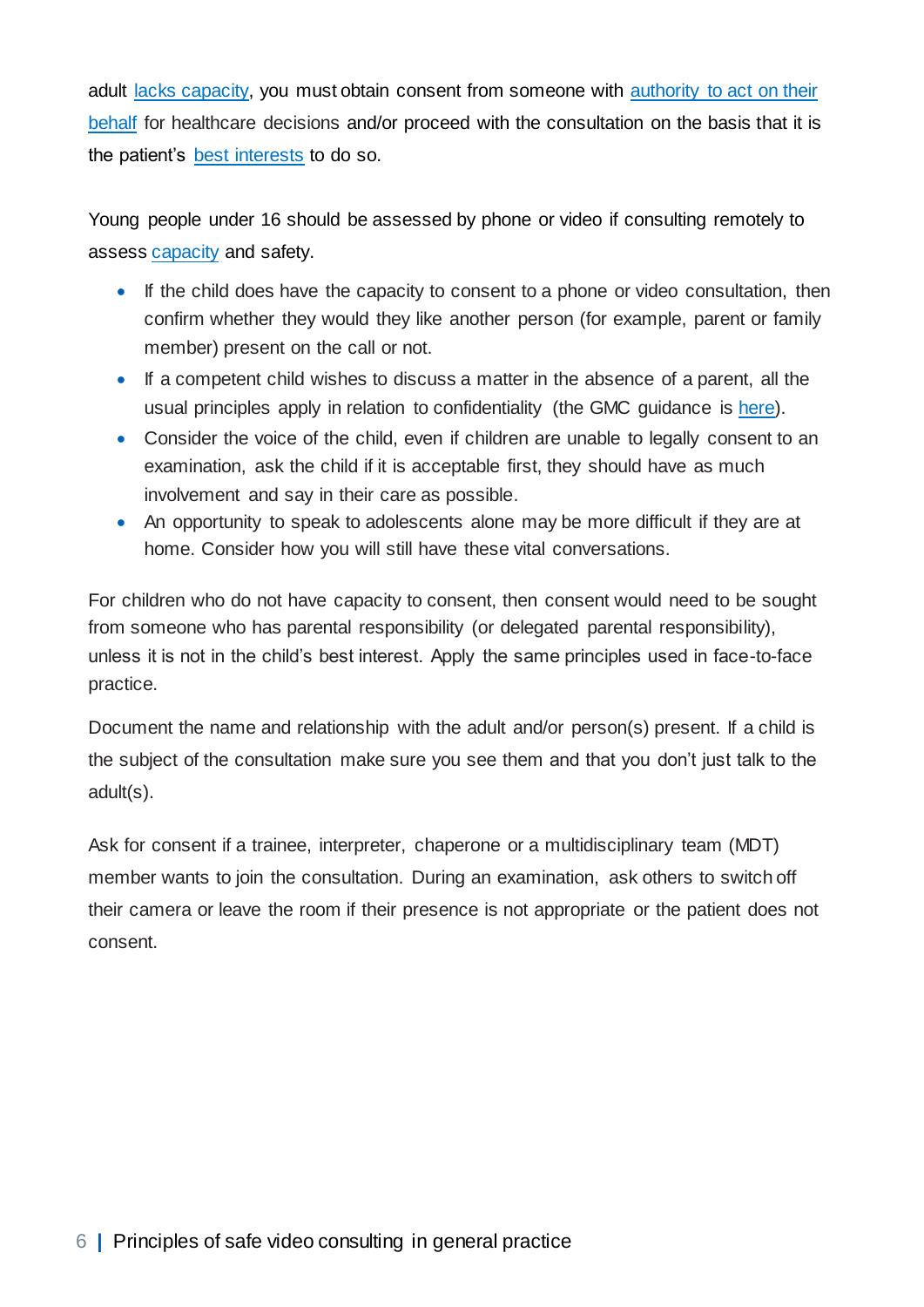## <span id="page-7-0"></span>Section 2: Remote examination

This guidance should be used in conjunction with guidance on how to conduct a video [consultation](https://bjgp.org/sites/default/files/advanced-pages/20Mar_COVID_VideoConsultations.pdf) and [online consultation](https://www.england.nhs.uk/coronavirus/wp-content/uploads/sites/52/2020/03/C0098-Total-triage-blueprint-April-2020-v2.pdf) (text-based interaction). Provide guidance for patients on getting set up and having a video consultation including a code of conduct. All clinicians should feel competent and comfortable in the mode of assessment and examination technique. Triage the patient using an online consultation or telephone call. If you decide they need a remote examination, where possible carry this out via a video call.

### <span id="page-7-1"></span>**Examinations that may be perceived to be intimate**

Any remote examination that is [intimate,](https://www.gmc-uk.org/-/media/documents/maintaining-boundaries-intimate-examinations-and-chaperones_pdf-58835231.pdf?la=en&hash=A6DCCA363F989E0304D17FBC4ECB9C1060028385) or may be perceived as intimate by the patient or clinician, must be approached with caution. Carefully consider whether a remote intimate examination is clinically necessary to provide care or reach a diagnosis in circumstances where it is not reasonable or appropriate to examine the patient in person, taking into account patient choice. Clearly explain the reason why it is needed to support clinical decision making. Seek explicit and [informed consent](https://www.gmc-uk.org/ethical-guidance/ethical-guidance-for-doctors/intimate-examinations-and-chaperones/intimate-examinations-and-chaperones) from the patient (or someone with parental responsibility if it is a child). Even if a child is too young to legally consent, wherever possible explain the reason for the examination to the child and ask if it's acceptable first. If you judge the child does not want to proceed, you must consider alternative options.

Where a person lacks capacity this must be from someone with [the legal authority to act](https://gbr01.safelinks.protection.outlook.com/?url=https%3A%2F%2Fwww.legislation.gov.uk%2Fukpga%2F2005%2F9%2Fpart%2F1%2Fcrossheading%2Flasting-powers-of-attorney&data=02%7C01%7CTim.Ballard%40cqc.org.uk%7Ce277c2dd2838422070b808d7f7294b24%7Ca55dcab8ce6645eaab3f65bc2b07b5d3%7C1%7C0%7C637249630828569634&sdata=3DrzLFrykJIAkkb0cT2YQ8adJH97LYT8UnT4hIvAMSo%3D&reserved=0)  [on their behalf](https://gbr01.safelinks.protection.outlook.com/?url=https%3A%2F%2Fwww.legislation.gov.uk%2Fukpga%2F2005%2F9%2Fpart%2F1%2Fcrossheading%2Flasting-powers-of-attorney&data=02%7C01%7CTim.Ballard%40cqc.org.uk%7Ce277c2dd2838422070b808d7f7294b24%7Ca55dcab8ce6645eaab3f65bc2b07b5d3%7C1%7C0%7C637249630828569634&sdata=3DrzLFrykJIAkkb0cT2YQ8adJH97LYT8UnT4hIvAMSo%3D&reserved=0) for healthcare decisions. Where this is not possible, and a decision to proceed with an examination is made in the patient's best interests, the presence of an appropriately trained chaperone is strongly advised (and you should thoroughly document your justification for proceeding with the examination). As a general rule, remote intimate examinations should not be video and audio recorded.

If you proceed with an examination that the patient is likely to perceive to be intimate, be mindful of the following issues:

- the principles set out in the GMC quidance entitled intimate examinations and [chaperones](https://www.gmc-uk.org/ethical-guidance/ethical-guidance-for-doctors/intimate-examinations-and-chaperones)
- the limitations of assessment via video-link
- 7 **|** Principles of safe video consulting in general practice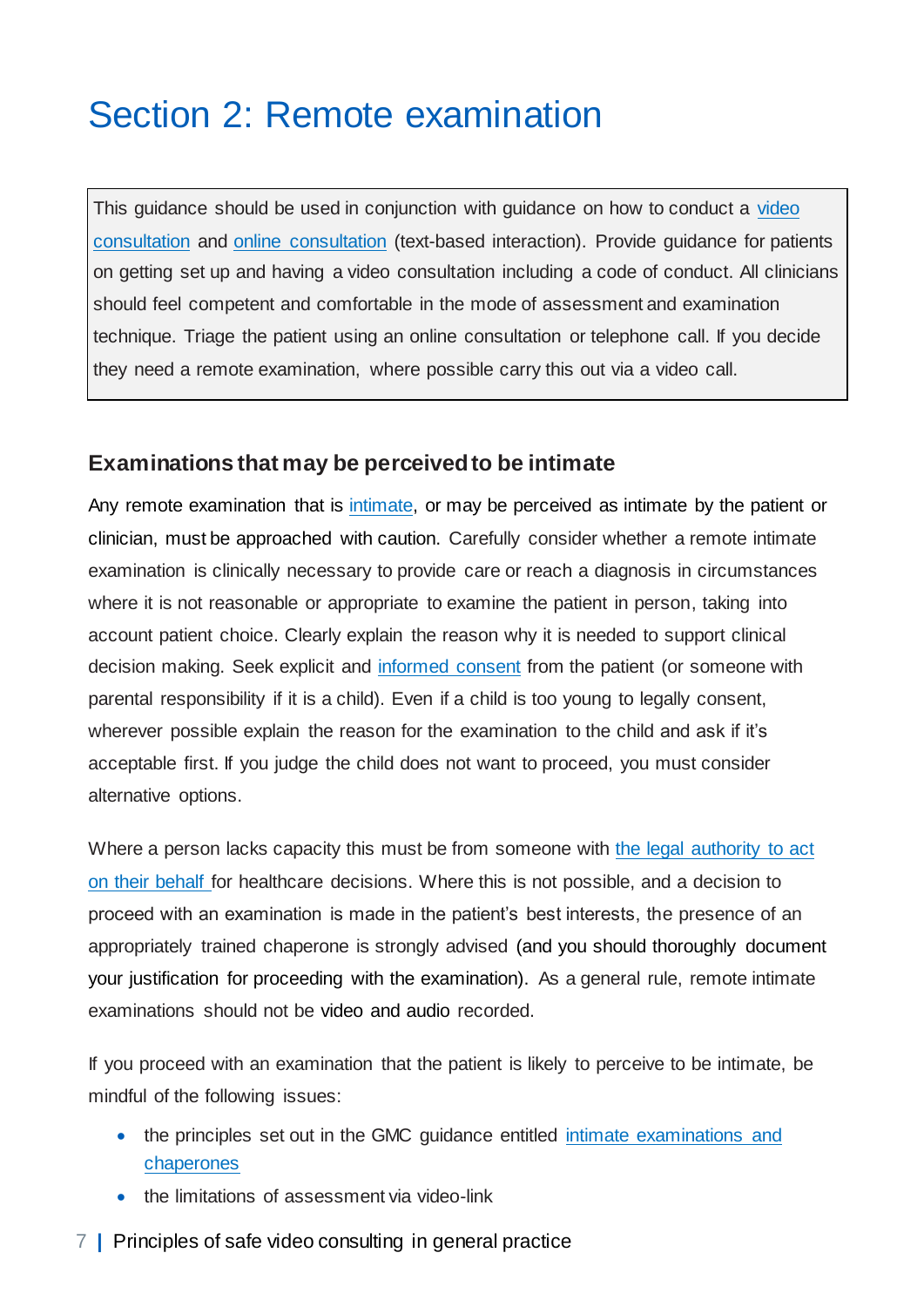- whether the patient feels comfortable with an examination via video (including concerns about security or privacy) and whether they would prefer a face-to-face examination
- the possibility that a further assessment and/or investigation may be indicated (for example if genital herpes is identified, screening for other sexually transmitted infections may be indicated)
- the sensitive nature of the examination and the examination setting (for example, traditionally it is unusual for a clinician to undertake an examination in this way, the patient may want to relocate to another room if there are other family members in the vicinity). It is therefore important to ensure the consent of the patient is tailored to the specific circumstances of the remote examination
- the need for privacy at the practitioner's end to ensure that no one can view or overhear the call without the consent of the patient (this may require sensitive handling if an interpreter is involved in the call)
- with the consent of the patient, a chaperone could be present with the practitioner and could witness the nature and extent of the video examination that was undertaken. The chaperone should be appropriately trained (consider whether the chaperone is competent and comfortable with conducting their role in these circumstances and use your professional judgement). Their role, in this context, is to ensure the nature and extent of the assessment are appropriate and to protect both the patient and the practitioner from any suggestion the examination was inappropriate
- a family member of the patient is not an impartial observer and so would not usually be a suitable chaperone, but you should comply with a reasonable request to have such a person present as well as a chaperone
- if a chaperone is not available (for example because you are remote working) or declined by the patient, use your [professional judgement](https://www.gmc-uk.org/ethical-guidance/ethical-guidance-for-doctors/intimate-examinations-and-chaperones/intimate-examinations-and-chaperones) and carefully consider whether a remote examination method should proceed
- if it is not possible to adequately assess a patient's condition in this way clinicians should consider if a face to face consultation to examine the patient is necessary, and signpost to other services where appropriate

## <span id="page-8-0"></span>**Identity**

Confirm the patient's identity if they are not known to you, eg check name and date of birth. If you have safeguarding concerns, and the patient is unknown to you, [verify their ID,](https://www.england.nhs.uk/wp-content/uploads/2015/03/identity-verification.pdf) eg [vouching](https://www.rcgp.org.uk/-/media/48FBB97432F14494B6F195DF2FDAFB56.ashx) if you have access to the patient's clinical record, or by asking for photo ID.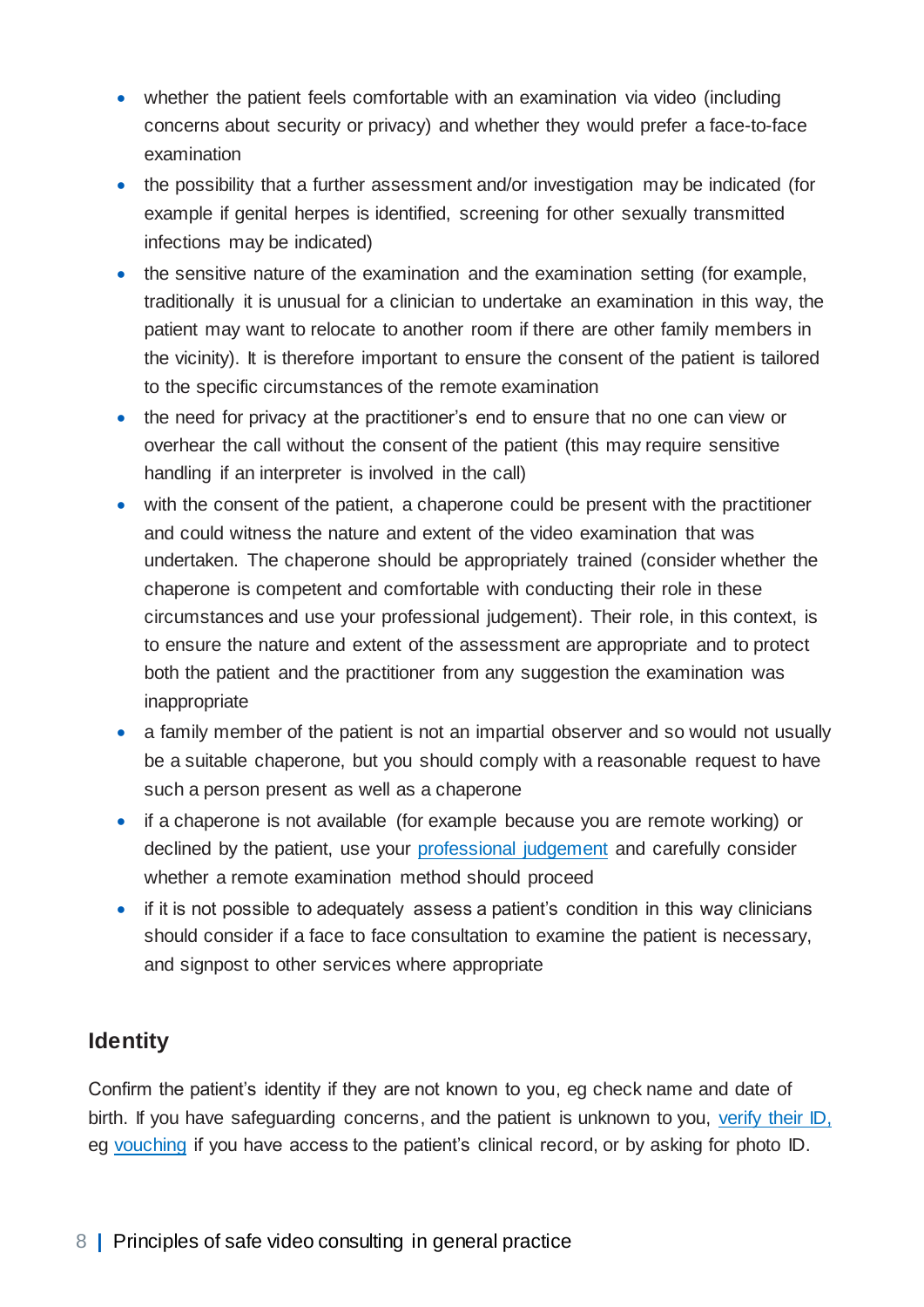## <span id="page-9-0"></span>**Introduction**

Introduce everyone in the room, even those off camera or confirm with the patient that they (and you) are alone. Follow this with:

- checking if the patient or anyone else is recording the consultation
- ensuring you use a private, well-lit room and ask the patient to do the same. You should safeguard personal/confidential patient information in the same way you would with any other consultation
- taking the patient's phone number in case the video link fails

If the connection or video quality is poor, ask the patient to re-book or conduct a phone or face to face consultation as it is possible you could miss something due to technical interference

### <span id="page-9-1"></span>**Starting the examination**

#### **Setting up**

Your initial focus should be on the camera position in order that the patient sees your full face and you are in focus. Confirm the patient's location in case you need to send help: they may not be at their home address. Then explain the nature and extent of the examination and seek verbal consent.

When talking, look at the camera.

When listening continue to look at the camera and screen.

Assess the patient, this will involve breaking eye contact. Signpost what you are doing when you need to look away to avoid looking uninterested. Preface with a comment such as "I'm going to take a closer look at your breathing now".

#### **Visually assess the patient**

- Assess their demeanour, behaviour, skin colour (including mottling), temperature, posture, hydration status and sweating.
- Assess surroundings.
- Do they sound or look very unwell?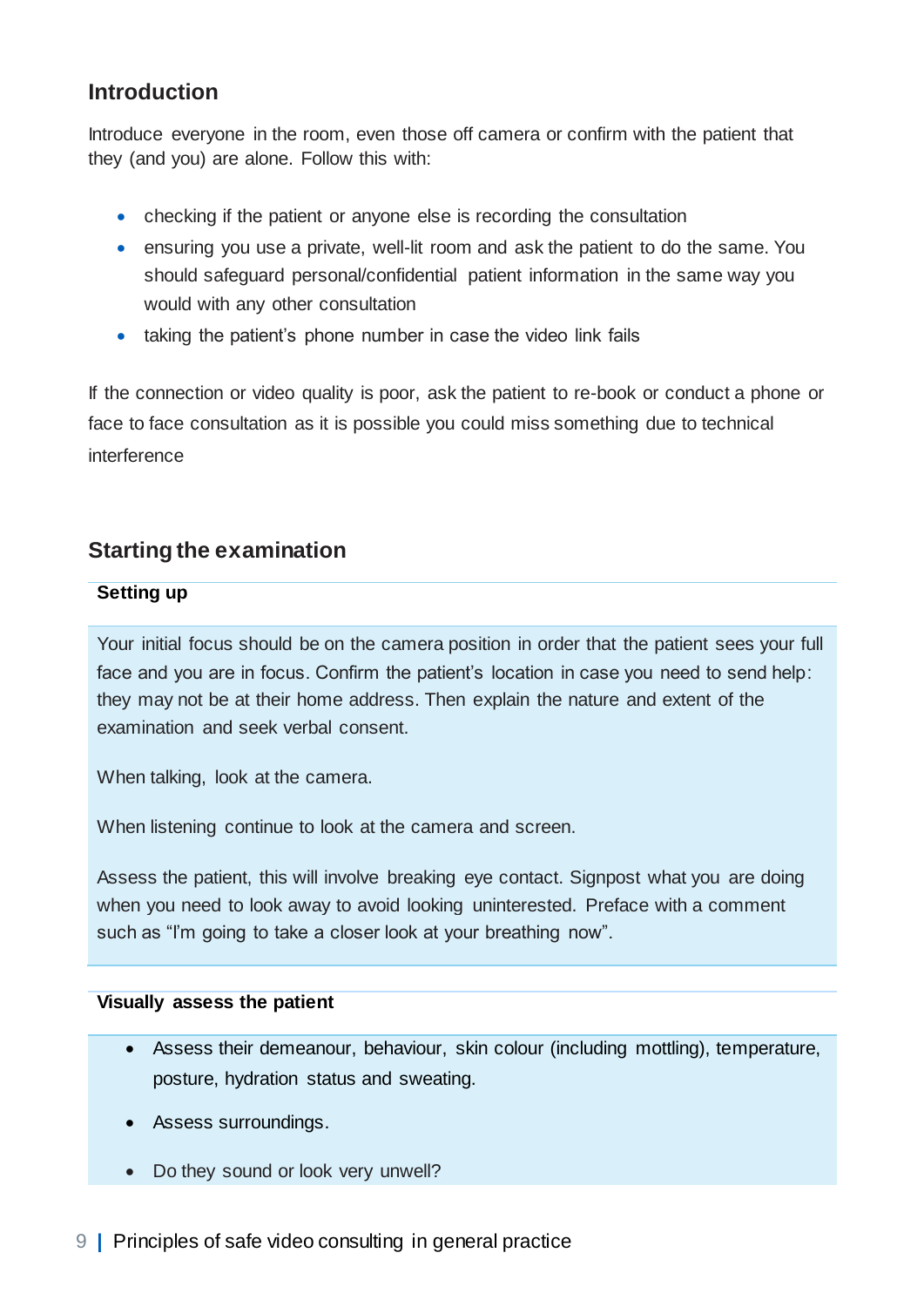- Assess their breathing are they too breathless to talk?
- Are they in distress or pain?
- Do they look upset?
- Are they lying in bed or are they up and about?
- Is there any obvious pathology, eg wound, not moving a limb, facial droop, tremor, slurred speech, etc.

#### **Go straight to key clinical questions**

- Check red flags for [COVID-19](https://www.bmj.com/content/bmj/368/bmj.m1182/F1.large.jpg) and non-COVID-19.
- Ask why the patient has chosen to consult now (explore soft signs such as 'qut feel' and concerns).
- Check for signs of deterioration (symptoms, signs and function).
- Ask what the patient wants out of the consultation.
- Check their medical record for risk-status.
- Be clear and direct with questions and explicit about concerns.
- Check you have the whole picture.

#### **Initial assessment – abnormal vital signs?**

- 1. Ask the patient to tap out their pulse and count the pulse rate (or show the patient [how to take their pulse rate\)](https://www.nhs.uk/common-health-questions/accidents-first-aid-and-treatments/how-do-i-check-my-pulse/).
- 2. Ask the patient to place their hand on their chest making it easier to see the chest rise and fall and count the respiratory rate.<sup>1,2,3</sup> Look at use of accessory muscles. Listen for stridor, wheeze, grunting, hoarseness of voice.
- 3. Do they feel dizzy or light-headed when they get up from lying down? (Low blood pressure).
- 4. Are they more muddled than normal? Ask someone who knows them well if they are behaving differently? Do they seem agitated?
- 5. Are they passing urine normally?
- 6. If they have a fever, how high and for how many days? (COVID-19 fever is typically >38.0 and persists beyond 5 days). Are they shivering?
- 7. If they are diabetic, what is their capillary blood sugar? Do they have home ketostix or home dipsticks – what does the urine analysis show?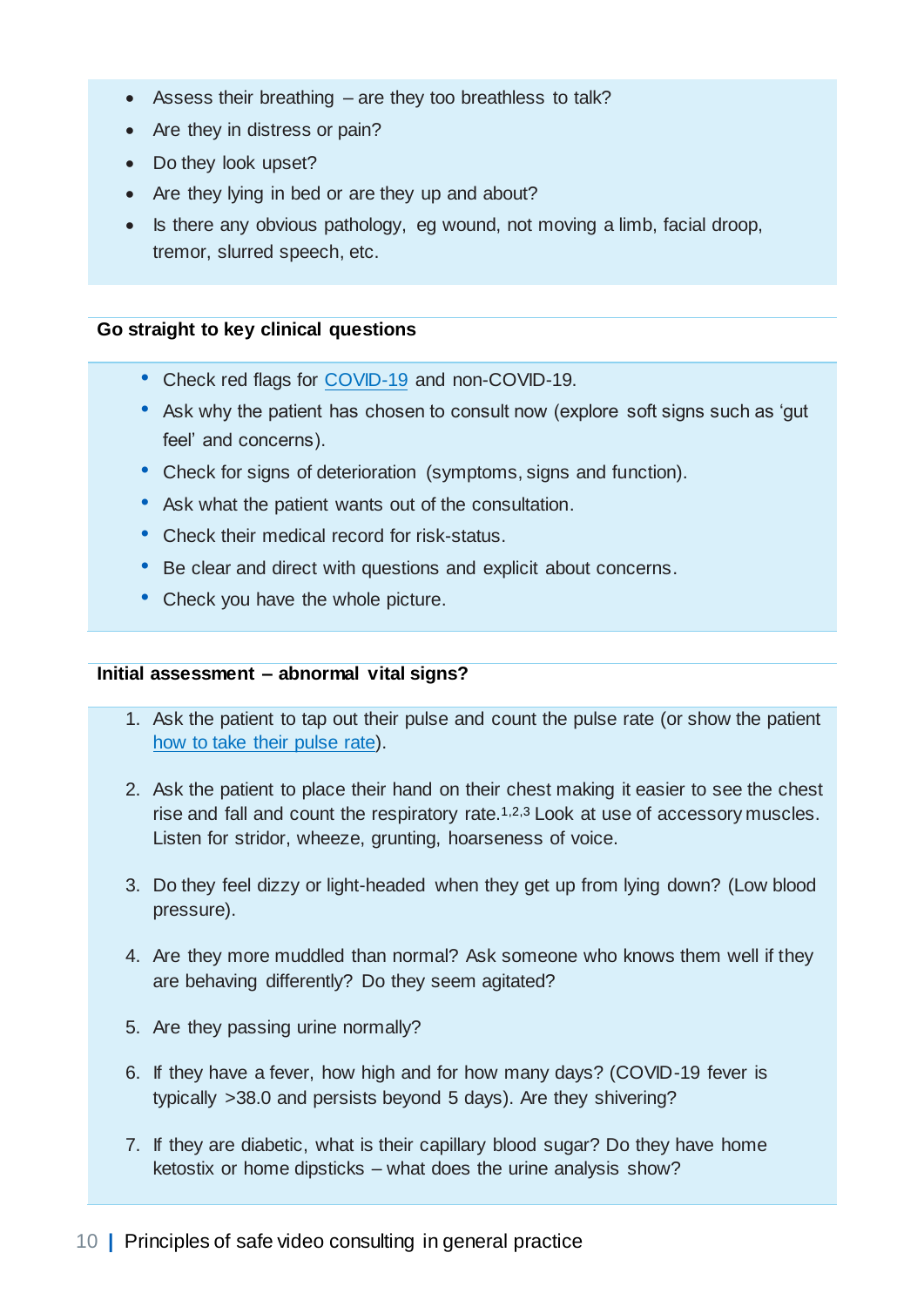8. Ask the patient (or the patient's carer) to feel the patient's hands and describe how they feel – do they feel cold (but are warm centrally)?

**Consider the patient's age and medications** – a patient can be sick with normal vital signs. Look out for compensation, eg respiratory compensation for metabolic acidosis or a blunted response to illness, eg beta blockers blunting the tachycardic response to sepsis.

**Family input**: has there been a change from baseline?

**Trends**: has there been a deterioration in the patient's observations or symptoms?

**Is the patient at high risk of deteriorating quickly?** 

**Is the patient able to take their medications?** Consider watching them take their medication or drink a glass of water to check they can swallow and co-ordinate an action if concerned.

#### **Taking observations**

#### **Home monitoring devices**

Does the patient have access to a home self-monitoring device? (thermometer,  $O_2$  sats monitor, BP machine, peak flow meter, urine dipsticks, weighing scales).

Are they familiar with how to use it?

Guide the patient in taking their observations using their home self-monitoring device(s) over the video call.

Be aware that the quality of a patient's home device may not be the same as those used in clinical practice and it may not have been calibrated.

[Exertion tests:](https://www.cebm.net/covid-19/what-is-the-efficacy-and-safety-of-rapid-exercise-tests-for-exertional-desaturation-in-covid-19/) An exertional desaturation test should be used with clinical judgement,<sup>4</sup> and only on patients whose resting oximetry reading is 96% or above, unless they are in a supervised care setting. It should be terminated if the patient experiences adverse effects.

The 1-minute sit-to-stand test (patient goes from sitting to standing as many times as they can) has been validated; the unvalidated 40-step test (take 40 steps on a flat surface) is in widespread use. These tests are likely to be specific but not sensitive (ie a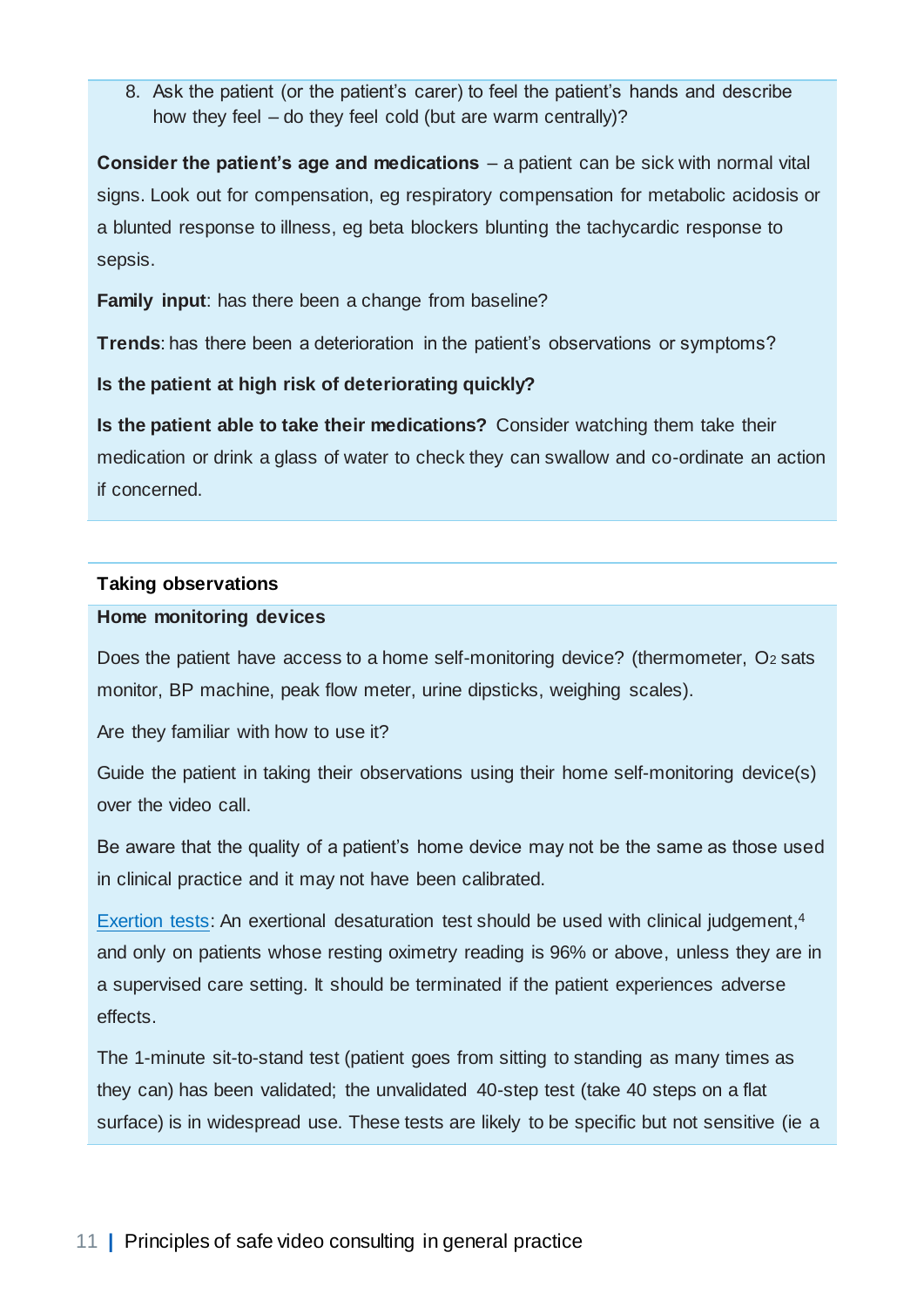positive test is serious cause for concern, but a negative test should not necessarily reassure).

A 3% drop in pulse oximeter reading on exercise is a serious cause for concern in COVID-19, however even a small desaturation on exercise should alert the clinician. Results should be interpreted as part of a wider holistic assessment of the patient. An approved and tested medical-grade oximeter should be used.

#### **Smartphone apps – current evidence**

[Should smartphone apps be used as oximeters? Answer: no](https://www.cebm.net/covid-19/question-should-smartphone-apps-be-used-as-oximeters-answer-no/) <sup>5</sup>

There is no evidence on home monitoring of respiratory rate. If considering the use of apps to monitor observations, only use those that are clinically validated, assured and have been approved as diagnostic medical devices.

#### **Solution if patients do not have access to a home monitoring device**

Ambulatory patients: Hot Hub testing on site, either via a pod, in clinic or with patients waiting in cars, in a drive-through type model where appropriate.

Housebound patients: 'WhileUWait' home test which is where NHS volunteers at each GP surgery take equipment to the patient's home to enable the patient to self-monitor from home, with appropriate personal protective equipment (PPE)/training if necessary.

Care and nursing homes to have equipment on site with staff trained to take the measurement and [decontaminate equipment,](https://assets.publishing.service.gov.uk/government/uploads/system/uploads/attachment_data/file/877533/Routine_decontamination_of_reusable_noninvasive_equipment.pdf) relaying the measurements in a reliable way without interpretation for a specific patient.

#### **The [NEWS2](https://elearning.rcgp.org.uk/mod/page/view.php?id=10568) score**

**We have no data on the sensitivity and specificity of NEWS2, especially when used in the 'risk sink' in primary care.**

**There is no data on the value of [NEWS2 in COVID-19](https://www.cebm.net/covid-19/should-we-use-the-news-or-news2-score-when-assessing-patients-with-possible-covid-19-in-primary-care/)** <sup>6</sup> in primary care. It does not include age or comorbidities which are known to be strong independent predictors of survival in COVID-19.

**When using NEWS2, do so alongside a full clinical assessment, using your clinical judgement. If the score is higher than expected, it may help you think 'Have I missed something?' (taking into consideration the patient's baseline score**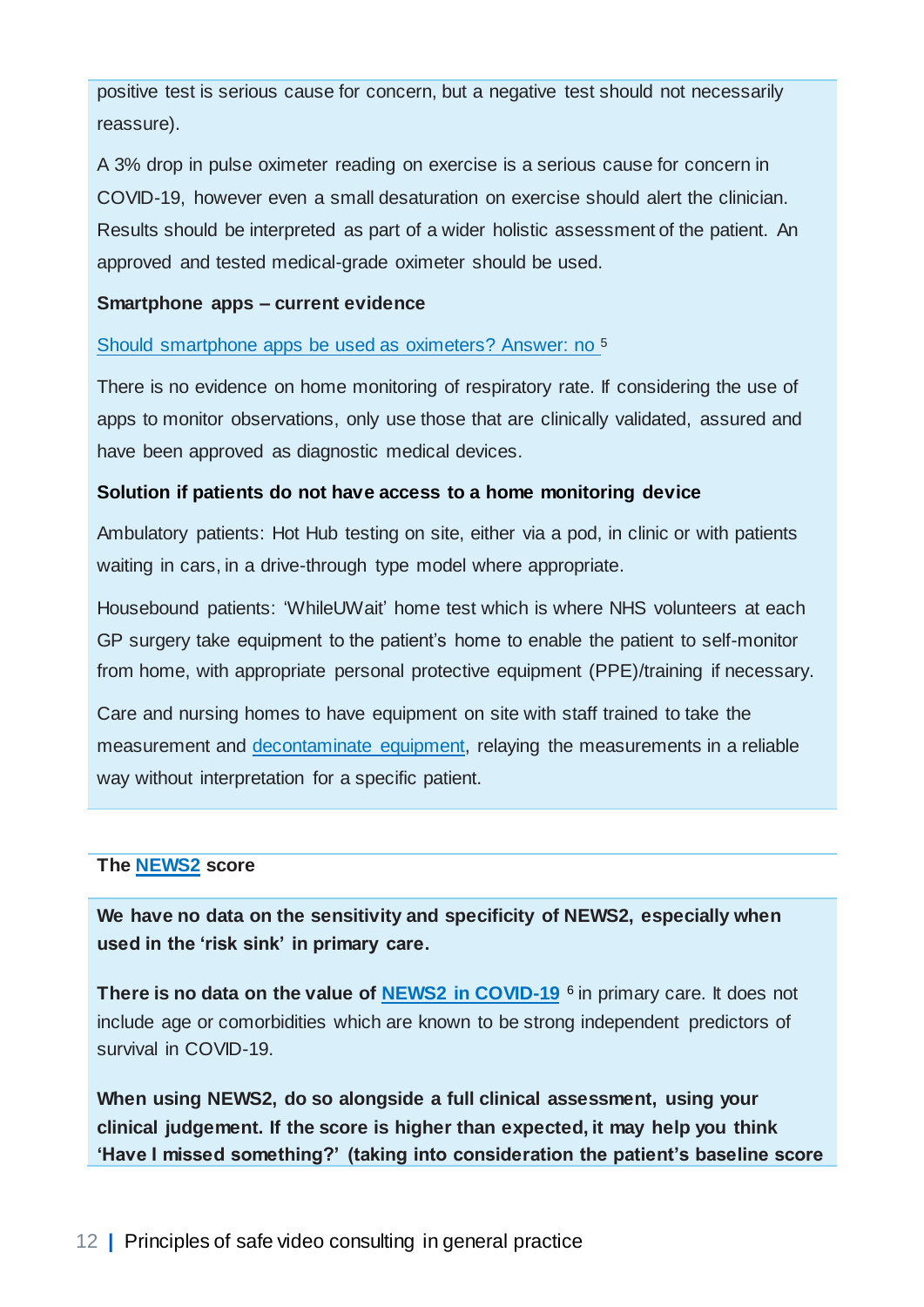**if known). It may also provide an objective measure of clinical deterioration for non-COVID presentations of possible sepsis.**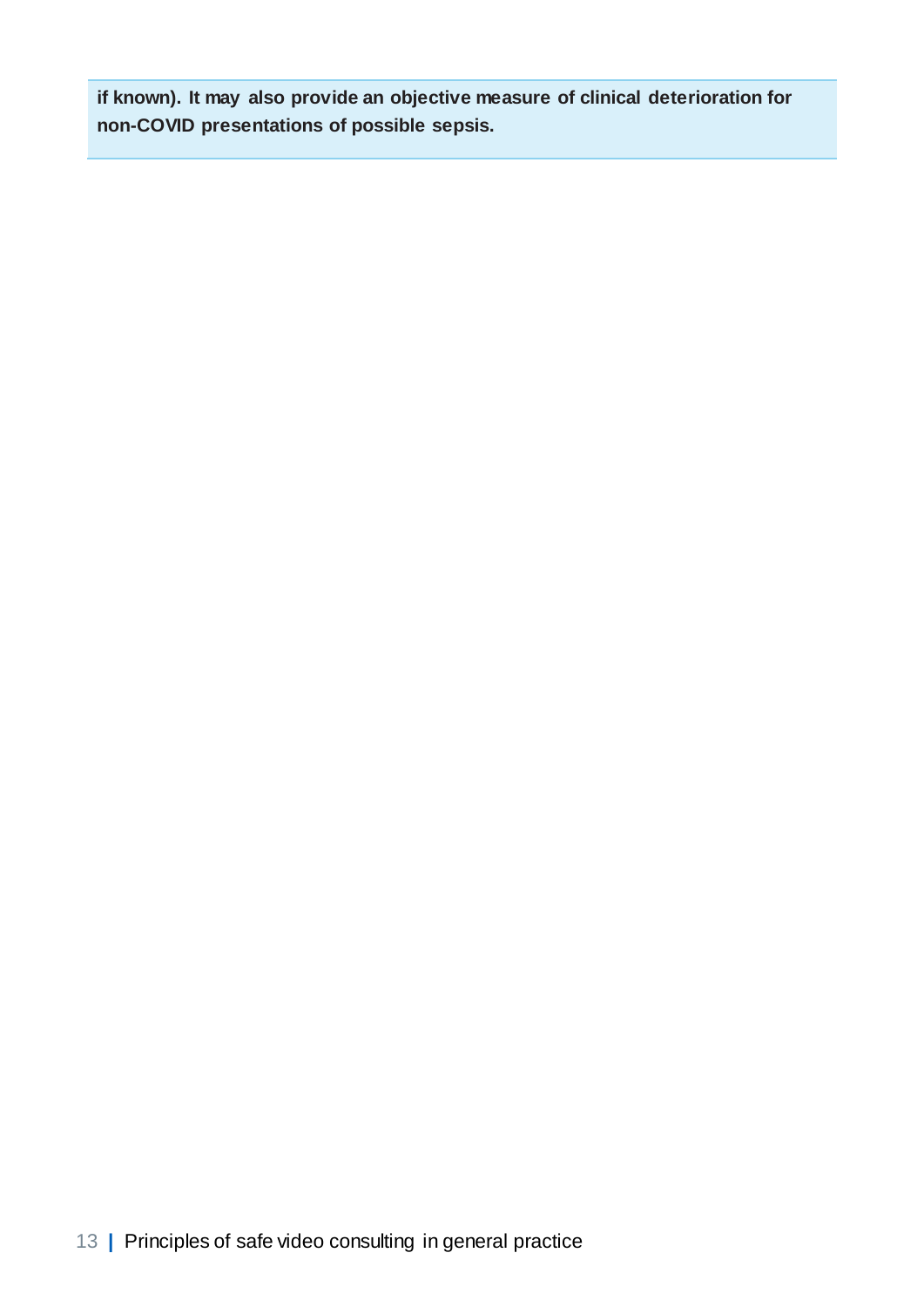## <span id="page-14-0"></span>**Worried about**

#### **Acute abdomen?**

An acute abdomen would need face-to-face assessment as signs of peritonitis may not be possible to observe remotely. As a screening tool, tell the patient to 'blow their tummy out' and 'cough': a patient with peritonitis will usually grimace. A family member or carer can also be instructed on carrying out abdominal palpation solely to elicit any signs of tenderness.

#### **[Acute shortness of breath](https://www.cebm.net/covid-19/are-there-any-evidence-based-ways-of-assessing-dyspnoea-breathlessness-by-telephone-or-video/) (including on exertion where not normal for the patient7)?**

Ask the patient to describe their breathing in their own words and assess how easily they can speak.

- Are they able to complete sentences? Are they speaking with ease?
- What is the patient doing now? (Lying down vs able to do usual activities.)
- How much are they able to do in comparison with normal?
- If speaking to a relative: "How would you describe their breathing? Can I listen?"

#### Align with NHS 111 symptom checker

- "Are you so breathless that you are unable to speak more than a few words?"
- "Are you breathing harder or faster than usual when doing nothing at all?"
- "Are you so ill that you've stopped doing all your usual daily activities?"

Is there evidence of deterioration?

- "Is your breathing faster, slower or the same as normal today?"
- "What could you do yesterday that you cannot do today?"
- "What makes you breathless now that did not yesterday?"
- Frequency of use of reliever medications in comparison with normal.

Look for peripheral oedema, leg and calf swelling.

#### **Impairment (musculoskeletal or neurological)?**

- Ascertain severity, eg use a pain assessment tool.
- Any suggestion of changes in bladder or bowel function? Or saddle sensory disturbance?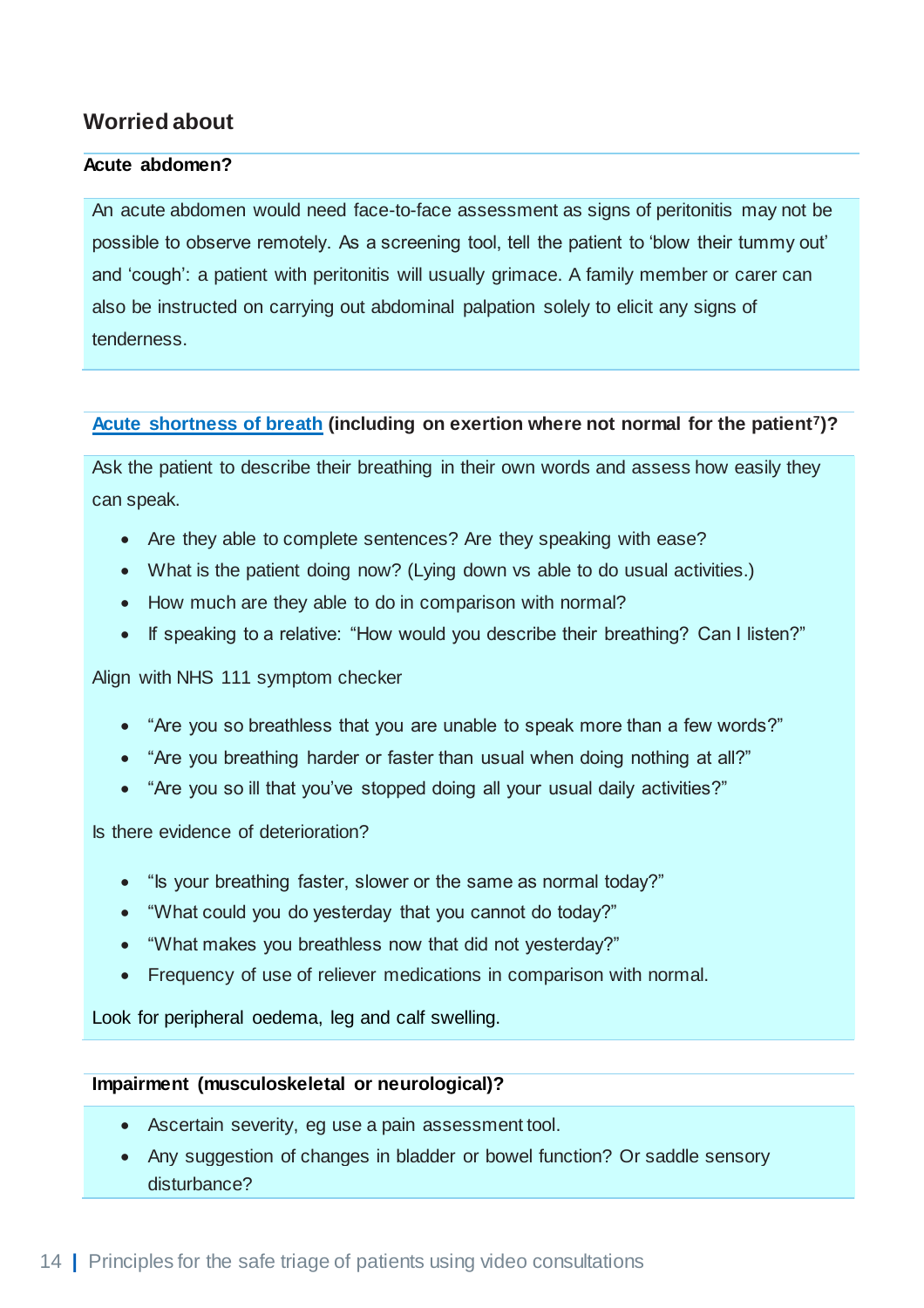- Assess function is the patient able to move all their limbs (watch them climb a flight of stairs or walk if safe to do so) can they bend, get on and off the bed, can they lie flat?
- Are they limping?
- Look at the joint or limb: is it hot, tender, swollen? Are there any colour changes?
- Look for muscle wasting and fasciculations. Test global limb strength (tip-toes, squats, raising from chair, pushing up from chair with arms etc).
- If required, carry out a partial cranial nerve examination and check for cerebellar signs.

#### **Wound, skin rash or lumps?**

- Look at a wound, skin area, any lumps or swellings do not be afraid to direct the camera in an appropriate way using landmarks that the patient can see as opposed to comments such as up or down which can be meaningless.
- If there is a rash, check whether it is blanching.
- Dermatology diagnoses are best made by taking a full history and the patient electronically sending pictures of the affected area, as still pictures give better resolution than video.

#### **Mental state?**

- Carry out a mental state examination including assessment of self-harm, suicide and risk to others, and obvious signs of substance or alcohol misuse.
- Take turbulence of speech as a warning the patient is upset.

#### **Children?**

- Tone is the child moving around and active or listless?
- Interactivity/mental status how alert is the child? Does he/she reach for and grasp a toy, or are they disinterested in interacting or playing with the caregiver?
- Consolability can the child be comforted by the caregiver?
- Look/gaze does the child fix the gaze on a face or is there a glassy-eyed stare?
- Speech/cry is the child's speech or cry strong and vigorous or weak or hoarse?
- [Paediatric remote assessment guidance](https://what0-18.nhs.uk/professionals/gp-primary-care-staff/clinical-pathways/clinical-pathways-remote-assessment) [i](https://what0-18.nhs.uk/professionals/gp-primary-care-staff/clinical-pathways/clinical-pathways-remote-assessment)s on the Healthier Together website.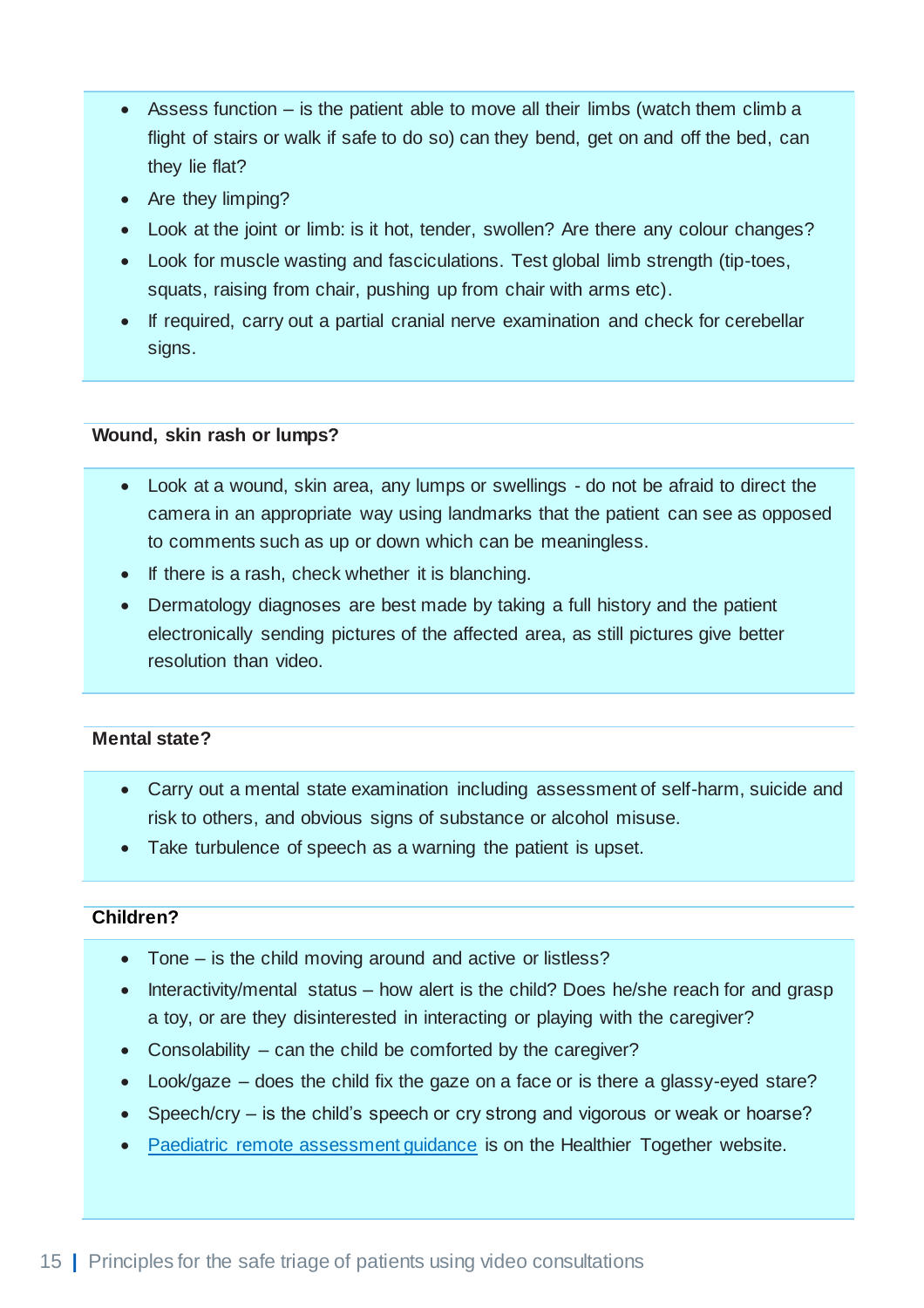#### **Tonsillar examination**

- Transmission of COVID-19 from the upper airway has been raised as a particular concern by ear, nose and throat (ENT) specialists. The [Royal College of Paediatric](https://www.rcpch.ac.uk/resources/covid-19-guidance-paediatric-services#tonsillar-examination---infection-control-implications)  [and Child Health \(RCPCH\)](https://www.rcpch.ac.uk/resources/covid-19-guidance-paediatric-services#tonsillar-examination---infection-control-implications) recommend that the oropharynx of children should only be examined face-to-face if essential. If the throat needs to be physically examined, PPE should be worn, irrespective of whether the patient has symptoms consistent with COVID-19 or not.
- If a diagnosis of tonsillitis is suspected based on the clinical history, ask the patient to send a photo of their tonsils or try to visualise using a video call. Watch them drink a glass of water – can they swallow?
- The [feverpain](https://ctu1.phc.ox.ac.uk/feverpain/index.php) [s](https://ctu1.phc.ox.ac.uk/feverpain/index.php)core should be used for assessment of tonsillitis to decide if antibiotics are indicated (validated in children three years and older<sup>8</sup>).
- [RCPCH guidance](http://coronavirus.wel.nhs.sitekit.net/downloads/Tonsillar%20examination.pdf) recommends a pragmatic approach, automatically starting with a score of 2 in lieu of an examination. Consider prescribing antibiotics for patients with a total feverpain score of 4 or 5 (those with a score of 3 or less should receive [safety](https://what0-18.nhs.uk/professionals/gp-primary-care-staff/safety-netting-documents-parents/sore-throat-advice-sheet)  [netting advice](https://what0-18.nhs.uk/professionals/gp-primary-care-staff/safety-netting-documents-parents/sore-throat-advice-sheet) and a back-up prescription).
- Antibiotics rarely confer a benefit in children under three years with tonsillitis and should only be prescribed in exceptional circumstances or if a diagnosis of scarlet fever is strongly considered.
- Red flags: can't manage fluids; can't swallow saliva; trismus; increasingly unwell eg feeling faint, confusion. Persistent symptoms.

#### **COVID-19?**

[Guidance and standard operating procedures \(SOP\):](https://www.england.nhs.uk/coronavirus/wp-content/uploads/sites/52/2020/03/C0133-COVID-19-Primary-Care-SOP-GP-practice_V2.1_6-April.pdf) general practice in the context of coronavirus.

## <span id="page-16-0"></span>**Safety netting**

Be particularly careful to summarise key points and explain next steps in language that will be clear to the patient:

- Explicitly check understanding.
- Provide clear safety netting instructions.
- Actively signpost for support, eg to social prescribing link workers.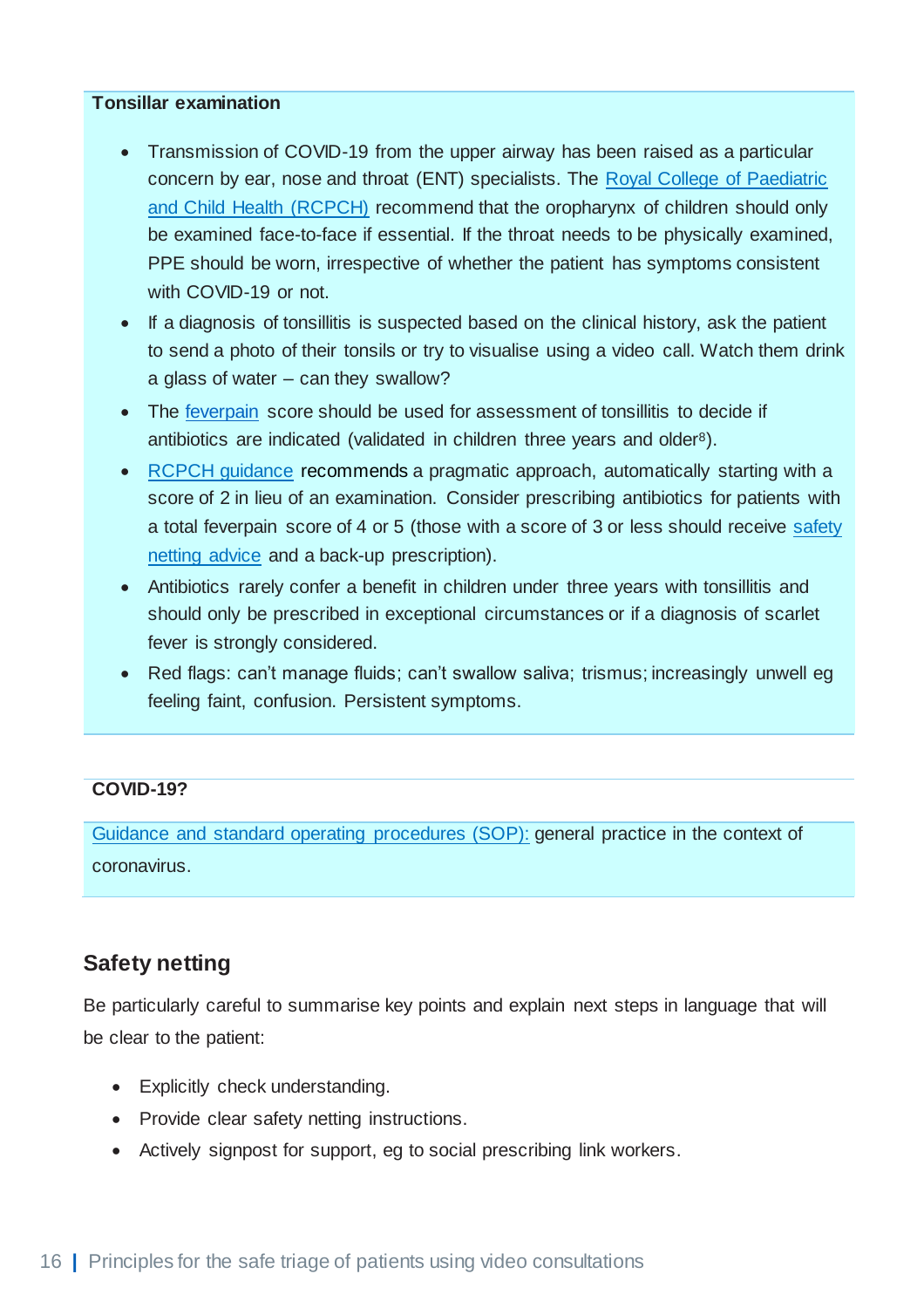Decide in what circumstances patients will be followed up with a practice-initiated phone or video call, eg if frail/alone and high risk of deterioration; and where patients will be given clear directions to contact the practice if symptoms deteriorate, eg if supported and able to do so. Patients should be clear on what to do if they cannot contact the practice and their symptoms deteriorate.

Think about which patients can use online consultations or messaging for follow-up (consider scheduling a diary entry as a safety net).

Consider setting up a scheduled 'check in' via a message (often a text message) to enable virtual monitoring, where the patient is sent a brief templated questionnaire and reports back on their symptoms, particularly as part of COVID-19 remote monitoring.

Use text or online messaging to send links to advice on [the NHS website](https://www.nhs.uk/) or patient information leaflets. Use pre-set messages that can be personalised to save time. Advise patients to use an account and/or device which is private to maintain confidentiality. Check with the patient there are no safety concerns.

## <span id="page-17-0"></span>**Documentation**

Make contemporaneous written records in the patient's medical records, as you would in a standard consultation. Do not record the video or audio of the consultation unless there is a specific reason to do so, and there is explicit and [informed consent](https://www.gmc-uk.org/-/media/documents/making-and-using-visual-and-audio-recordings-of-patients_pdf-58838365.pdf?la=en&hash=682AF2947E542A4B1882563CA71181D011DB06FE) from the patient, document these discussions and decisions in the clinical record. The process of obtaining and documenting consent should include explaining why a recording will help in providing clinical care, who can access the recording, where and how it will be stored securely, how long it will be stored for and how it will be used (ie that the recording will not be used for any other purpose except for direct care without the patient's express permission). If a recording is made this must be stored securely in the patient's clinical record. Follow your organisational policy on secure management of patient data. If recording, confirm when the recording starts and stops.

Document in the patient's record that the consultation is via video<sup>\*</sup>, the nature and extent of the examination has been explained to the patient in advance (together with all the other aspects of the consultation) and the patient verbally consented to being examined in this manner. Record discussions and decisions about capacity and [consent.](https://www.gmc-uk.org/ethical-guidance/ethical-guidance-for-doctors/consent/part-2-making-decisions-about-investigations-and-treatment#paragraph-51) Ensure your clinical justification for examination and non-examination is clear. You should thoroughly document your justification for proceeding with an intimate examination.

Record who was present for the consultation. Document whether or not a chaperone was offered and either declined or was present at the consultation. If a chaperone was present,

 $*$  SNOMED CT ID = 325921000000107 (consultation via video conference)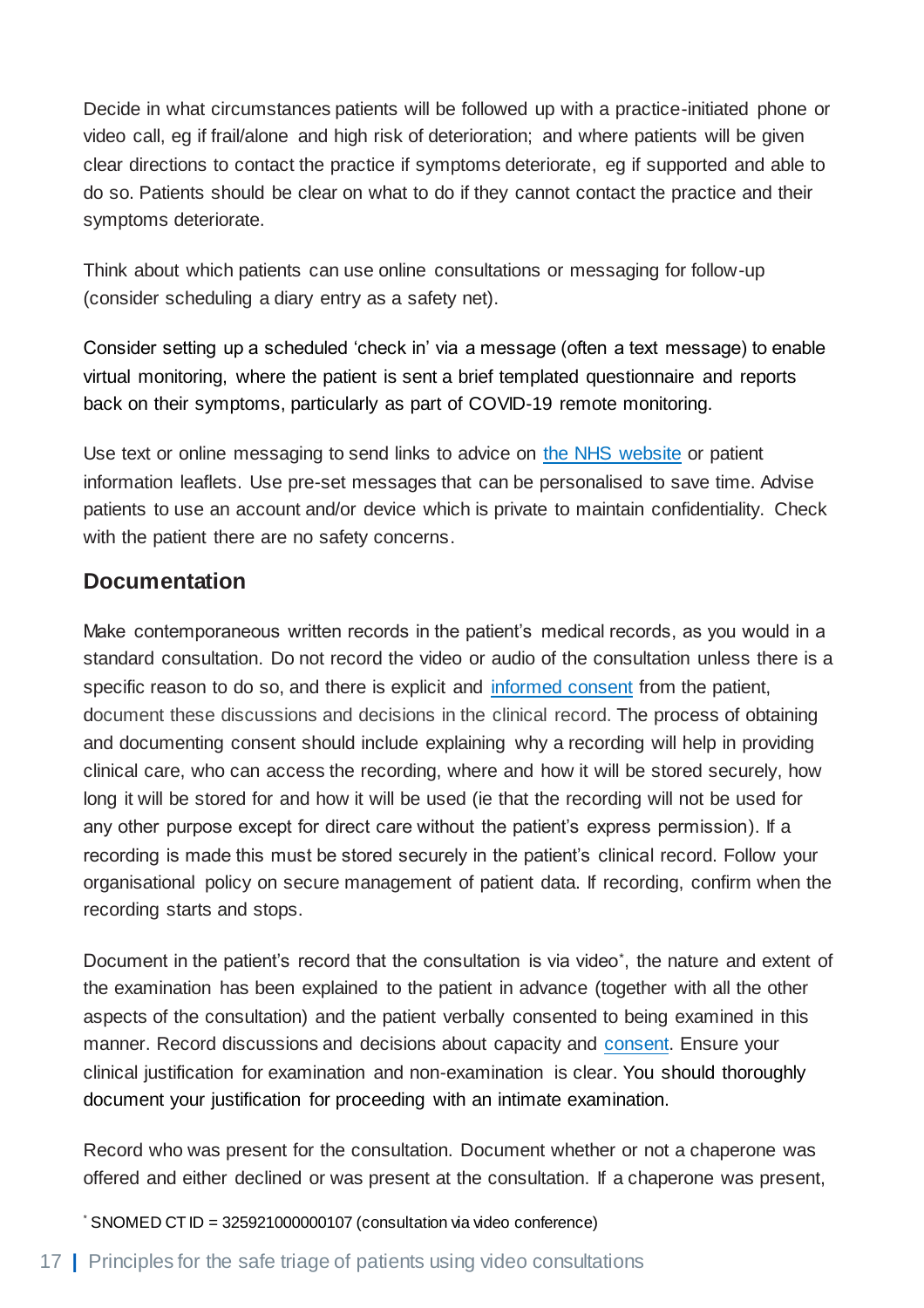you should record their identity, including their designation and the extent of the assessment witnessed, for example 'present for the complete video-linked assessment', and where the chaperone was located both at the patient and clinician end.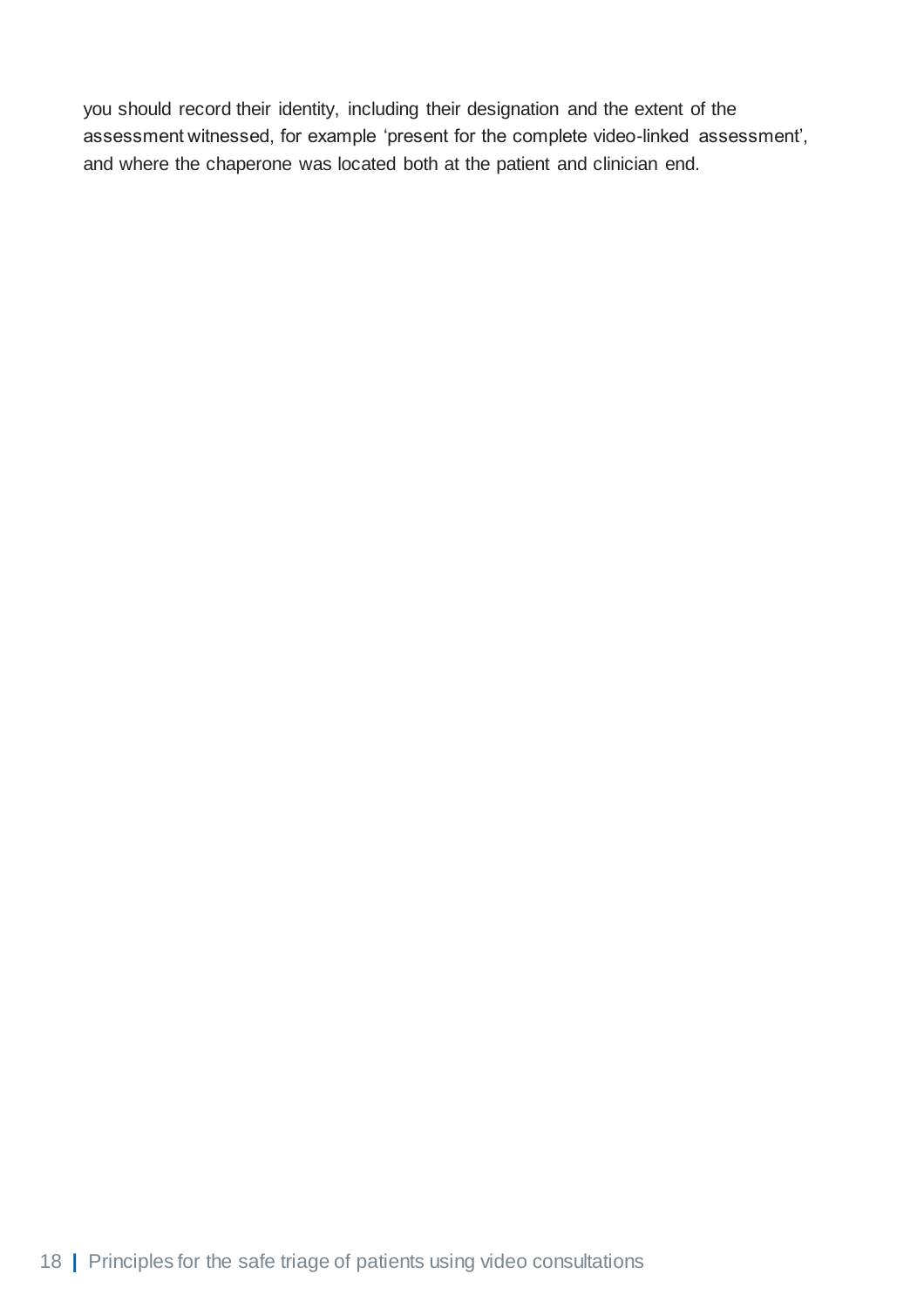## <span id="page-19-0"></span>Resources and references

## <span id="page-19-1"></span>**Resources**

- Advice on how to establish a 'total triage' model in general practice using online [consultations](https://www.england.nhs.uk/coronavirus/wp-content/uploads/sites/52/2020/03/C0098-Total-triage-blueprint-April-2020-v2.pdf)
- Health Education England e-learning on remote total triage model in general [practice](https://portal.e-lfh.org.uk/Component/Details/609561)
- [Remote working in primary care: guidance for GP practices during COVID-19](https://www.england.nhs.uk/coronavirus/wp-content/uploads/sites/52/2020/03/C0165-remote-working-in-primary-care-gp-practices-during-covid-19-v1.2.pdf)  [emergency response](https://www.england.nhs.uk/coronavirus/wp-content/uploads/sites/52/2020/03/C0165-remote-working-in-primary-care-gp-practices-during-covid-19-v1.2.pdf)
- [Responding to domestic abuse during telephone and video consultations](https://irisi.org/wp-content/uploads/2020/04/Guidance-for-General-Practice-Covid-19-FINAL.pdf)
- Health and Care Professions Council: [standards of conduct, performance and](https://www.hcpc-uk.org/standards/standards-of-conduct-performance-and-ethics/)  [ethics.](https://www.hcpc-uk.org/standards/standards-of-conduct-performance-and-ethics/)
- Academic Department of Military General Practice: [video consulting](https://bjgplife.com/wp-content/uploads/2020/05/Paper-BJGPLife-Infographic.pdf)
- Nursing and Midwifery Council: [code](https://www.nmc.org.uk/standards/code/read-the-code-online/)
- Key principles for the safe use of intimate images in a clinical setting (coming soon)

## <span id="page-19-2"></span>**References**

- 1. Karlen W, et al. Improving the accuracy and efficiency of respiratory rate measurement in children using [mobile devices.](https://apps.apple.com/us/app/rrate/id581390517) PLoS ONE. 2014;9(6): e99266.
- 2. Rimbi M, Dunsmuir D, Ansermino JM, Nakitende I, Namujwiga T, Kellett J. Respiratory rates observed over 15 and 30 s compared with rates measured over 60 s: practicebased evidence from an observational study of acutely ill adult medical patients during hospital admission. QJM: An International Journal of Medicine. 2019;0(0): 1-5.
- 3. Nakitende I, Namujwiga T, Dunsmuir D, Ansermino JM, Wasingya-Kasereka L, Kellett, J. Respiratory rates observed over 15 seconds compared with rates measured using the RRate app. Acute Medicine. 2020;19(1): 23-27.
- 4. Greenhalgh T, Javid B, Knight M, Inada-Kim M. (2020) What is the efficacy and safety of rapid exercise test for exertional desaturation in Covid-19? Centre for Evidence-Based Medicine, Nuffield Department of Primary Care Health Sciences, University of Oxford.
- 5. Tarassenko L, Greenhalgh T. (2020) Question: Should smartphone apps be used as oximeters? Answer: No. Centre for Evidence-Based Medicine, Nuffield Department of Primary Care Health Sciences, University of Oxford.
- 6. Greenhalgh T, Treadwell J, Burrow R. (2020) NEWS (or NEWS2) score when assessing possible COVID-19 patients in primary care? Centre for Evidence-Based Medicine, Nuffield Department of Primary Care Health Sciences, University of Oxford.